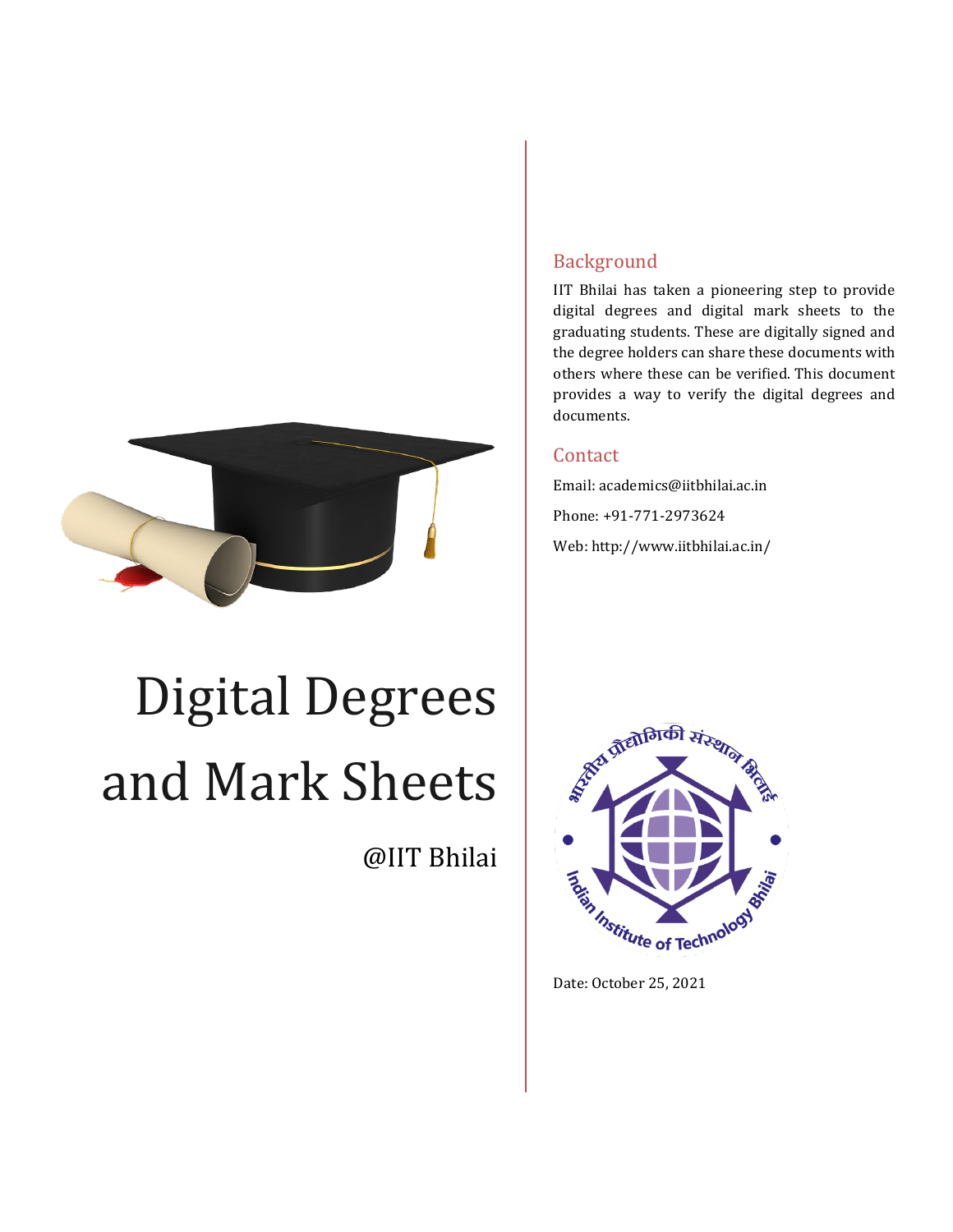#### Introduction

IIT Bhilai has adopted a digital degree and digital mark sheet approach for graduating students. Under this approach, the degree certificates and mark sheets are given in a digital Portable Document Format (PDF). All such PDF files are digitally signed by appropriate authorities. The documents are therefore born-digital format only. The degree certificates are signed by

(a) Registrar, (b) Chairman, Senate, *and* (c) Chairman, BoG.

The mark sheet is digitally signed by the Assistant Registrar of Dean Academic Affairs office.

All such documents are signed using Cryptographic Message Syntax (CMS) standards and are enabled for Long-Term Validation (LTV). Therefore, the documents will be verifiable anytime even after several years.

Digital documents are also provided on DigiLocker, a Govt. of India initiative.

This document provides a guideline on how to verify the degree certificates and mark sheets which are given in digital form and how to get documents using DigiLocker.

#### Digital Degree/Mark sheet Verification

Digital degree and mark sheet of the degree holders are provided in digitally signed pdf files. The degree certificate is digitally signed by a) Registrar b) Chairman, Senate c) Chairman, BoG. The marksheet is digitally signed by the Assistant Registrar, Academic Affairs.

To verify the documents, one would need a standard PDF viewer that supports the digital signature verifications.

To verify, the following indicative steps may be carried out.

1. Open the PDF file in a viewer such as Acrobat DC. The visual form of PDF files will show up as follows.

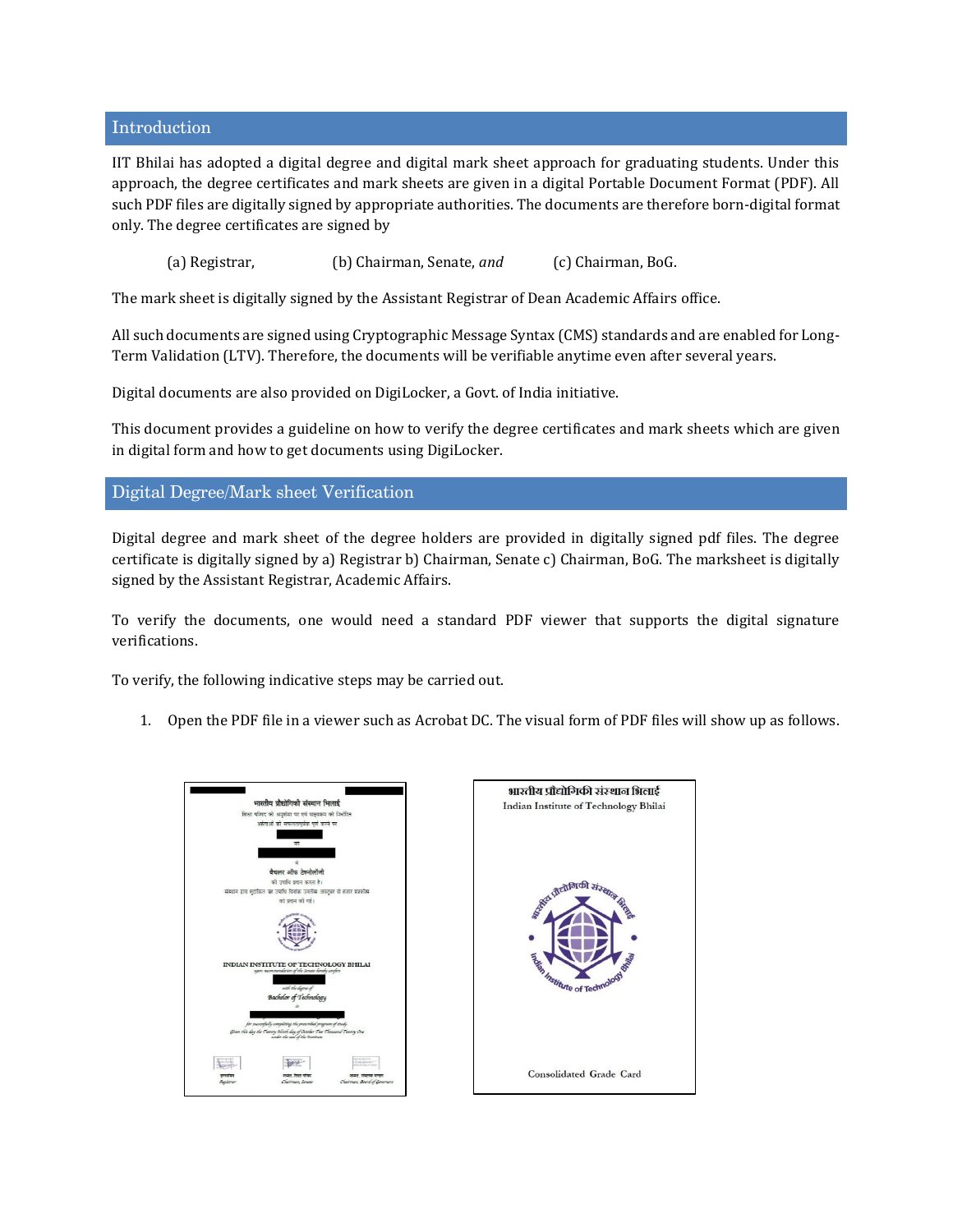- 2. The signatures in the pdf file may be verified using the signature panel (or equivalently some other button in other viewers). The signature panel should show the following
	- a. All signatures are valid
	- b. All signatures are LTV enabled
	- c. Signing time is that of clock on signer's computer
- 3. Further examination of signatures should show that the signature verification certificate root from CCA India 2014. In case your browser does not have a CCA India 2014 certificate installed as a trusted one, you may please install the same. The procedure to install the same is as follows.
	- a. Go to [w](https://cca.gov.in/root_certificate.html)ebsite [https://cca.gov.in/root\\_certificate.html](https://cca.gov.in/root_certificate.html)
	- b. From the table Existing Root Certificates, download **CCA India 2014** certificate and install it using standard mechanism. For Windows, one can just right click and install.
- 4. You may also verify that the signatories are as follows:
	- a. For Degree
		- 1. Krishnamurthi Venkataraman (Chairman BoG)
		- 2. Rajat Moona (Chairman Senate and Director)
		- 3. Manohar Nambiar (Officiating Registrar)
	- b. For Mark sheet
		- 1. Nihar Ranjan Barick (Assistant Registrar, Academic Affairs)

#### Getting your testimonials on DigiLocker

DigiLocker [\(www.digilocker.gov.in\)](http://www.digilocker.gov.in/) is a flagship initiative of Ministry of Electronics and IT (MeitY), Govt. of India under Digital India programme. DigiLocker aims at "Digital empowerment" of citizens by providing access to authentic digital documents to citizens' digital document wallet. The documents issued in DigiLocker system are deemed to be at par with the original physical documents as per Information Technology Rules, 2016 notified by the Govt. of India.

DigiLocker provides a secure cloud based platform for storage, sharing and verification of documents and certificates.

IIT Bhilai has provided digital degrees and digital mark sheets and the same are also available on DigiLocker. In order to download the degrees and mark sheets, one needs to have an Aadhaar number which must be linked to a mobile phone.

One must be a registered user on DigiLocker. If not, one can sign up easily in a few minutes. Click on the "Sign up" link on the DigiLocker home page, providing details such as Name, Date of Birth, Gender, Mobile number, a 6-digit password, Email address and Aadhaar number. You will then be prompted for a PIN that would be sent by UIDAI on your registered mobile number. After Aadhaar verification, you will be an authorized registered user.